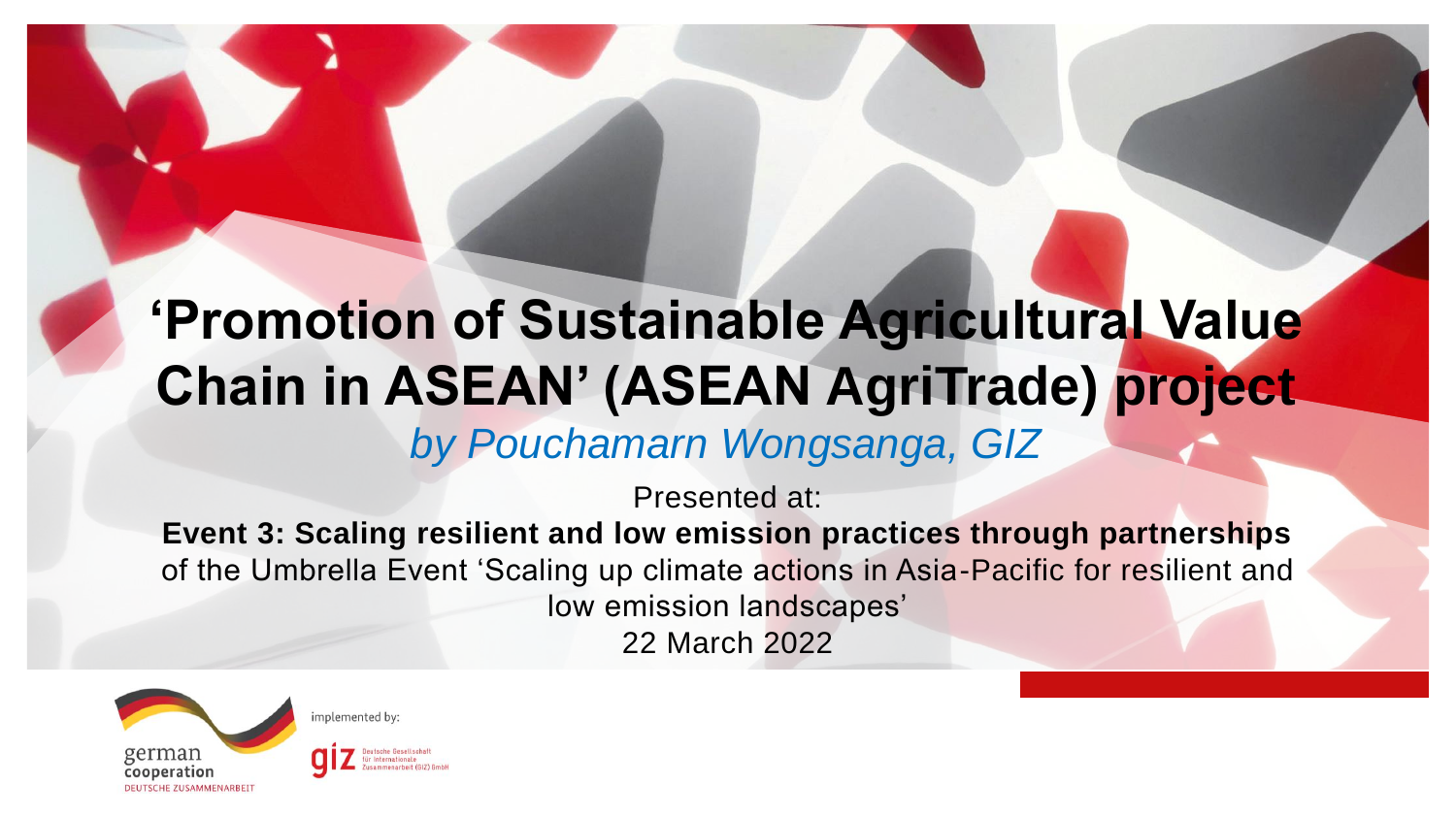#### **ASEAN AgriTrade at a Glance**

**Objective**: To improve the framework conditions for the implementation of sustainability standards in agricultural value chains with focus on climate relevant aspects within the ASEAN region



**Project Proponent:** ASEAN Secretariat (ASEC)

**Sectoral Body:**

ASEAN Sectoral Working Group on Crops (ASWGC) and relevant ASEAN entities working on climate resilience

**Focus Countries of implementation:** Cambodia, Lao PDR, Myanmar and Viet Nam (CLMV)

**Duration:**

August 2019 – December 2023



ASEAN AgriTrade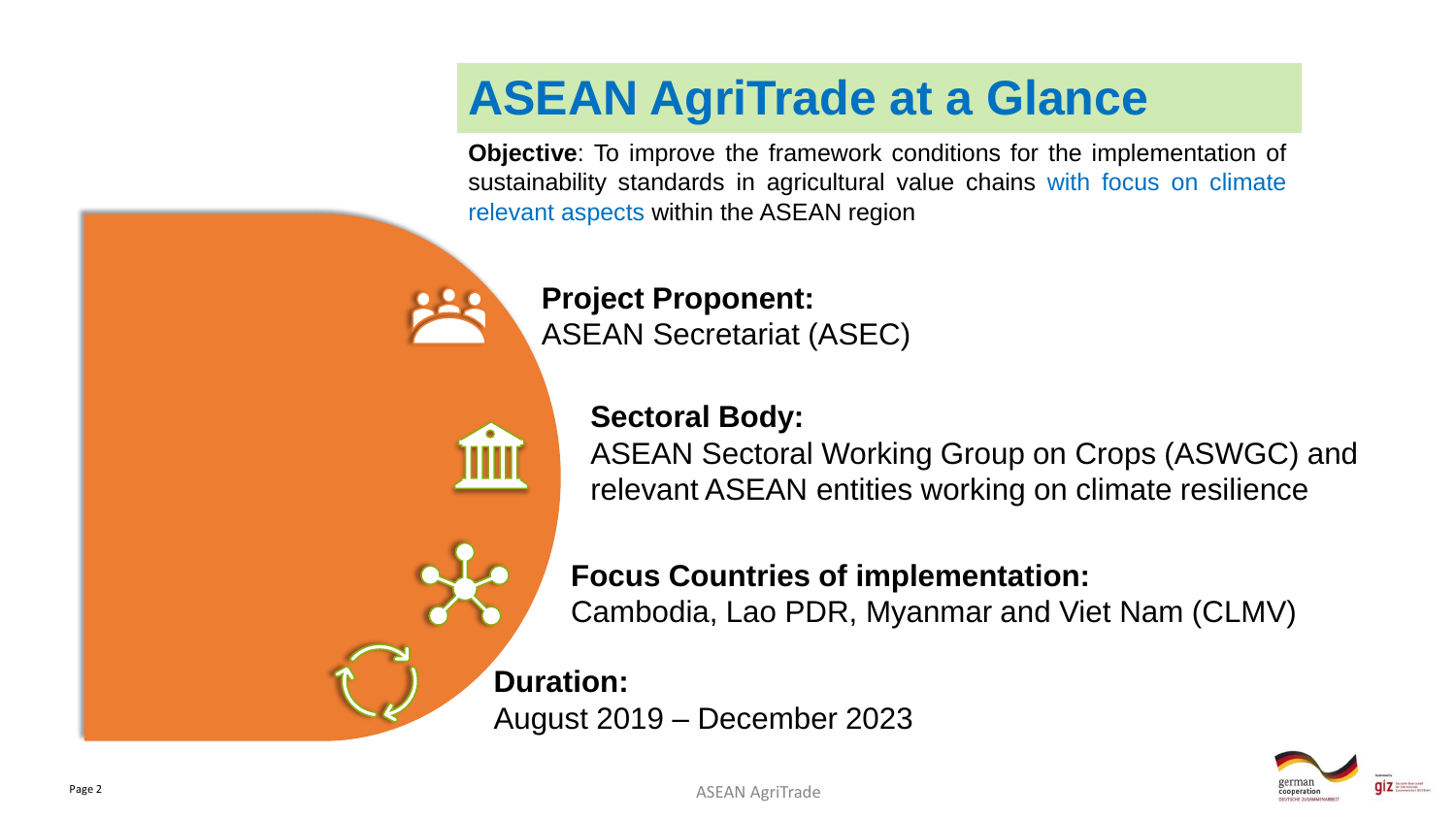## **Agriculture and Climate Components**

**The Output 2** of the ASEAN AgriTrade project is continuing climate-related works from the previous project, namely Climate-Smart Land Use in ASEAN (CSLU).



The main stakeholders of the project are the ASEC, ASEAN Member States (AMS), private sector, civil society, and other relevant actors along the agricultural value chains in the Southeast Asia region.



**Output 2:** the institutional and technical capacities of ASEAN actors to implement measures on climate-aspects have improved.

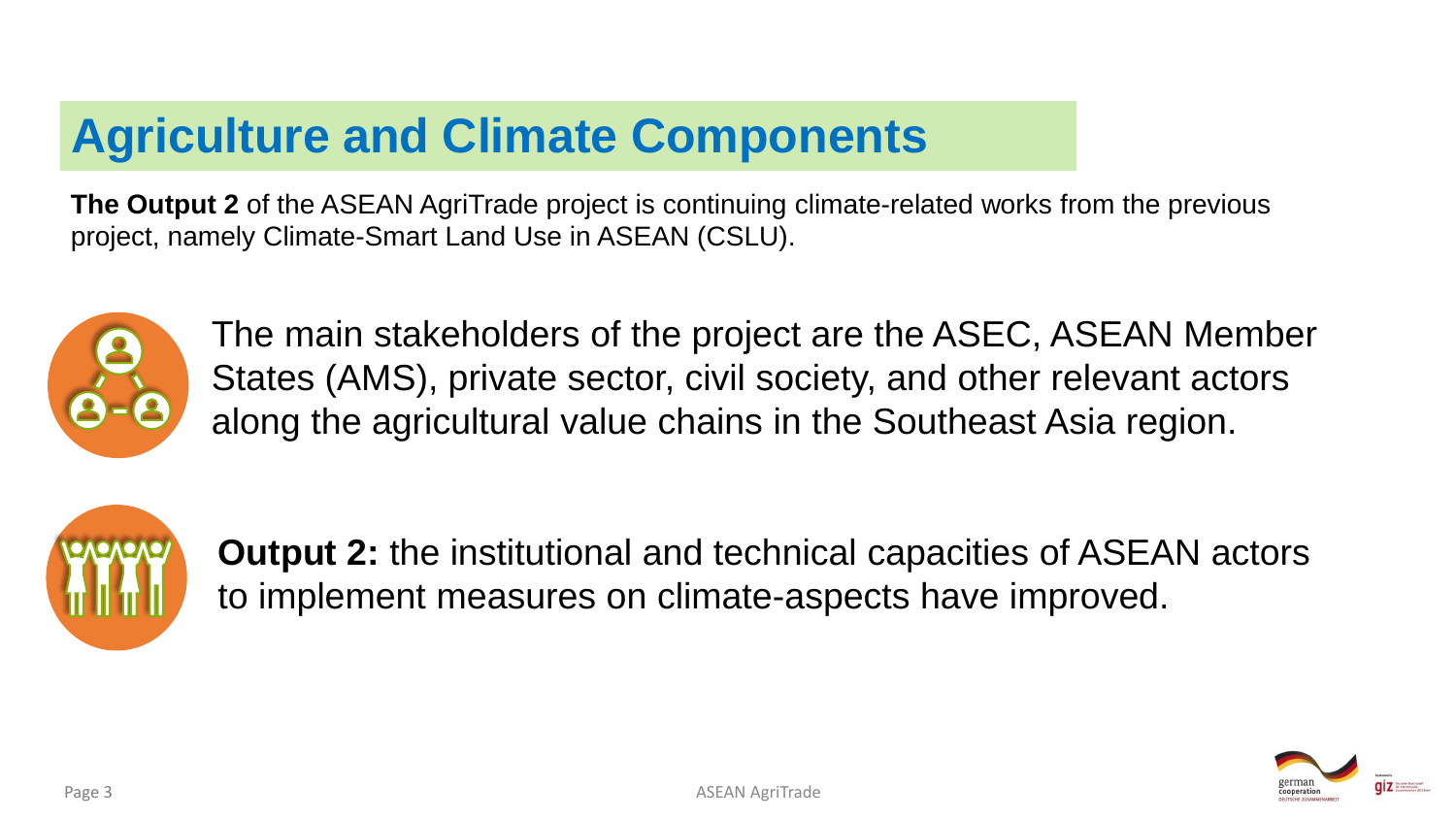## **Achievements**

| <b>Technical events</b><br>and policy<br>dialogues                     | Virtual technical event series on CSLU topics in 2021<br>$\blacksquare$<br><b>ASEAN Climate Leadership Program (ACLP)</b><br>٠<br>Support for representatives to attend technical and policy events related to key topics for ASEAN-CRN<br>$\blacksquare$<br>Mainstreaming agroforestry through the ASEAN Guidelines on Agroforestry Development<br>п<br><b>Climate Finance Training for Sector Experts</b><br>$\blacksquare$<br>Joint climate negotiation training between ASEAN Negotiating Group on Agriculture (ANGA) and ASEAN<br>$\blacksquare$<br>Working Group on Climate Change (AWGCC) |
|------------------------------------------------------------------------|--------------------------------------------------------------------------------------------------------------------------------------------------------------------------------------------------------------------------------------------------------------------------------------------------------------------------------------------------------------------------------------------------------------------------------------------------------------------------------------------------------------------------------------------------------------------------------------------------|
| Coordination<br>support & meetings                                     | Support for Annual Meetings and other exchange formats of the ASEAN-CRN<br>$\bullet$<br>Continued coordination support for ASEAN-CRN, including outreach and knowledge management<br>$\bullet$<br>Continued coordination support for ANGA, including during climate negotiations<br>ANGA coordination meetings/ negotiation trainings (incl. with selected participants from AWGFCC &<br>$\bullet$<br>AWGCC)                                                                                                                                                                                     |
| <b>Published</b><br>knowledge<br>products                              | 6 papers of Insightful paper series on mitigation and adaptation potentials of selected CSLU practices<br>Double Impact: Covid-19 and Climate Change in Food and Agriculture<br>$\bullet$<br>A Story about Agriculture in Times of Climate Crisis and COVID-19<br>$\bullet$<br>Positioning ASEAN in international climate negotiations: lessons learned from the ANGA<br>$\bullet$<br>Leadership for Responsive Climate Actions in Agriculture, Forestry and Food Systems<br>$\bullet$<br>Please visit https://asean-crn.org/<br>$\bullet$                                                       |
| Support for<br><b>ASEAN studies &amp;</b><br>guidelines<br>development | Climate Smart Agriculture (CSA) Guidelines Vol. III<br>$\bullet$<br>Nature-based Solutions (NbS) study in forest, bare land and coastal ecosystems<br>$\bullet$<br>Translation of selected ASEAN guidelines into 8 languages.<br>$\bullet$<br>Page 4                                                                                                                                                                                                                                                                                                                                             |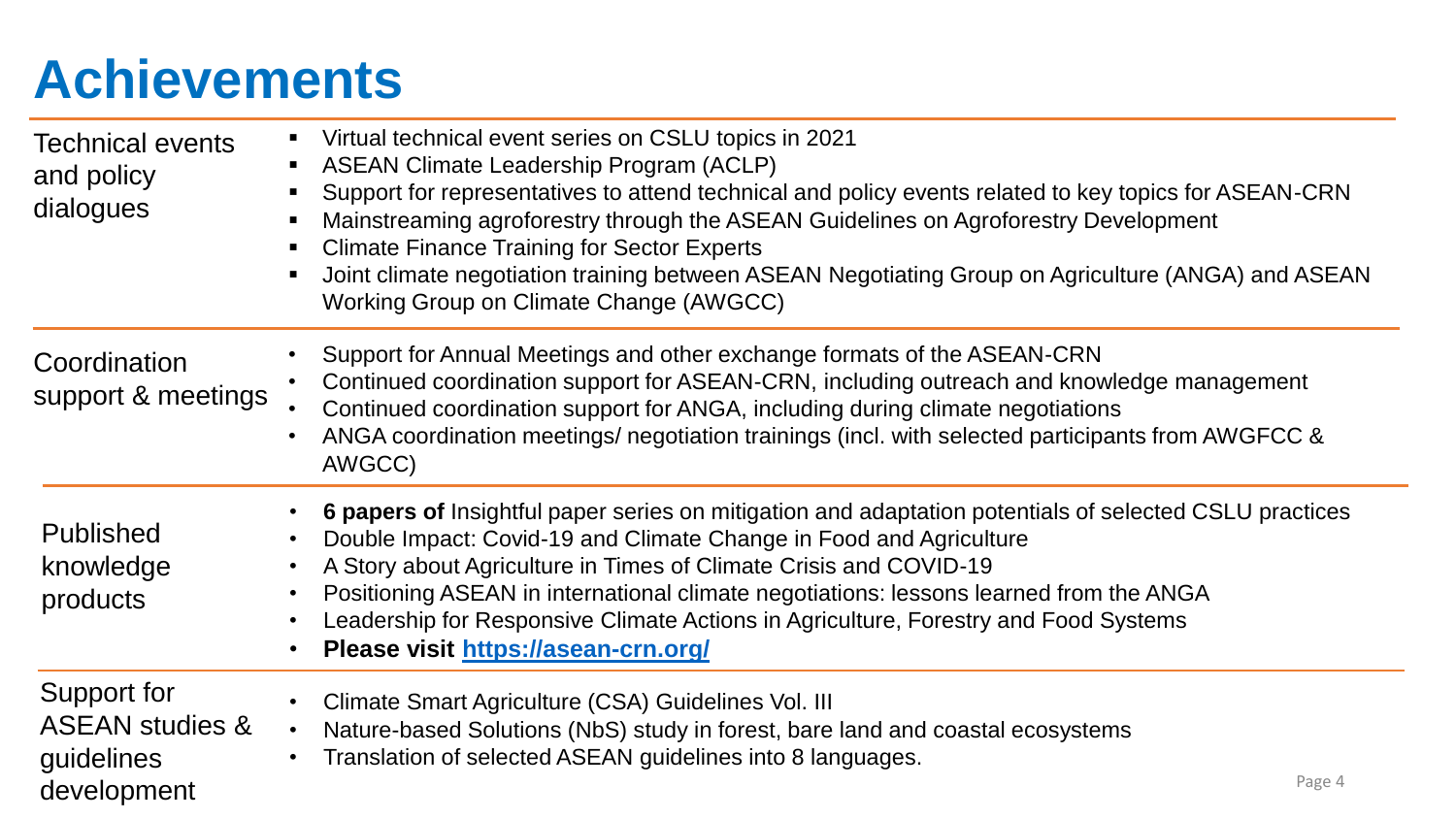## **Moving Forward**

| <b>Government</b><br>policy                   | $\triangleright$ Support for representatives to attend technical and policy events related to key topics for<br><b>ASEAN-CRN</b><br>$\triangleright$ Continue coordination support for ANGA, including during climate negotiations<br>Support for Annual Meetings and other exchange formats of the ASEAN-CRN<br>➤<br>Support ASEC to develop the potential pathways toward decarbonizing the agriculture and<br>forestry sector of ASEAN |
|-----------------------------------------------|-------------------------------------------------------------------------------------------------------------------------------------------------------------------------------------------------------------------------------------------------------------------------------------------------------------------------------------------------------------------------------------------------------------------------------------------|
| <b>Finance</b>                                | $\triangleright$ Support for 'Agrinnovation Fund in ASEAN'                                                                                                                                                                                                                                                                                                                                                                                |
| <b>Awareness</b>                              | $\triangleright$ Continue coordination support for ASEAN-CRN, including outreach and knowledge management<br>Mainstreaming agroforestry through the ASEAN Guidelines on Agroforestry Development                                                                                                                                                                                                                                          |
| <b>Technology &amp;</b><br><b>Innovations</b> | $\triangleright$ Capacity building for the ASEAN-CRN focal points on the optimizing digital technology<br>▶ Possible support Scaling up the Nature-based Solutions (NbS) practices in ASEAN<br>$\triangleright$ Foster innovation and development in agricultural value chains through the 'Agrinnovation Fund in<br><b>ASEAN'</b>                                                                                                        |
| <b>Education</b>                              | Capacity building for the ASEAN-CRN focal points on the optimizing digital technology<br>$\triangleright$ Scaling up the Nature-based Solutions (NbS) practices in ASEAN<br>$\triangleright$ Partnership with FAO to initiate the UNFCCC negotiation training and E-learning platform<br>Page 5                                                                                                                                           |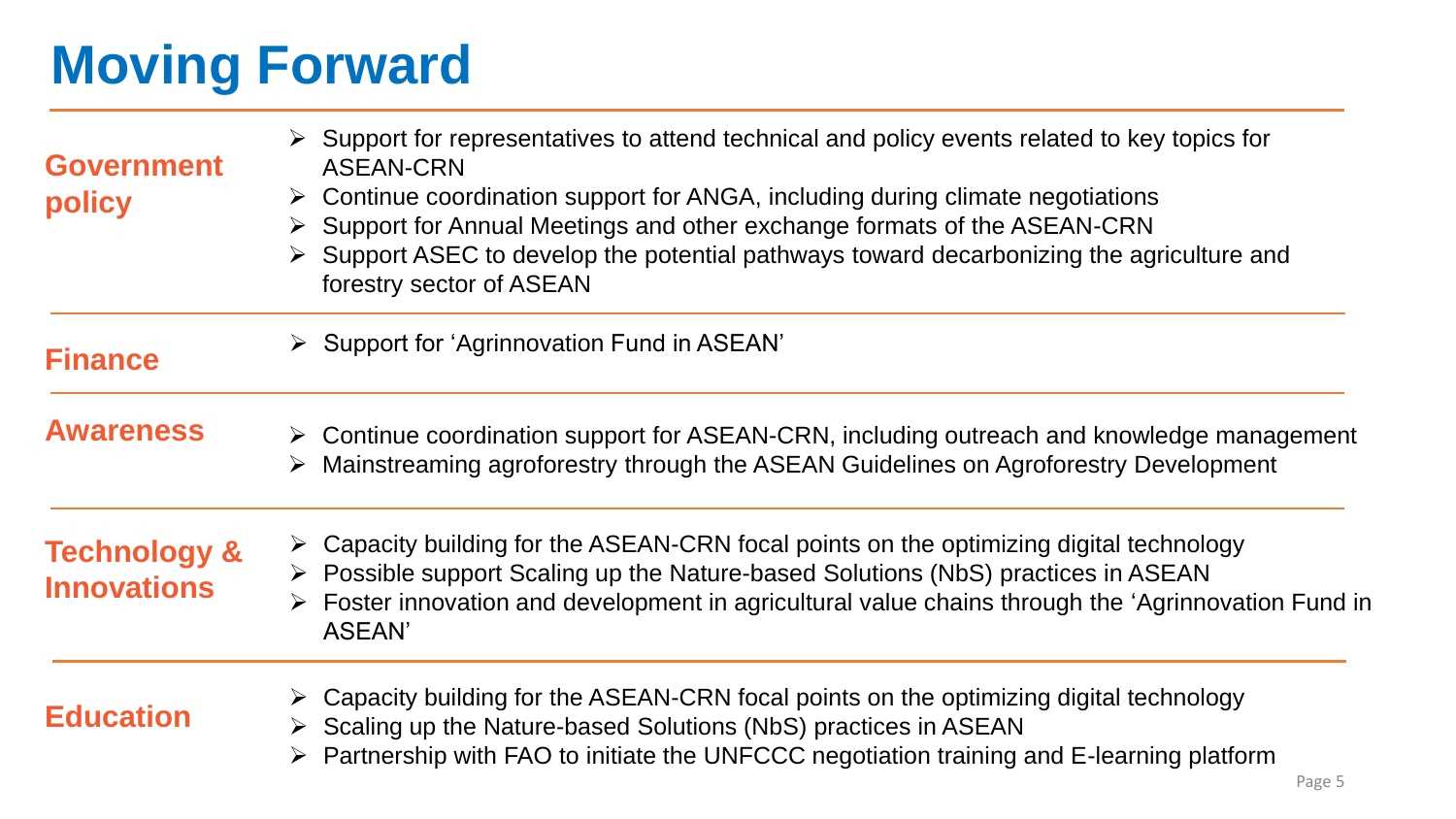# Technical support towards a partnership



- Joint forces in developing project conceptualization/approach, to shape the environment for business development and business investment activities, to increase impact and ensure sustainability on the way to the SDGs.
- Advisory services and knowledge transfers for strengthening entrepreneurial ecosystems, access to networks for establishing value chain, linking SMEs to international investors/companies,
- Technical assistance to improve skills and technical trainings
- Accommodate platform for public and private dialogues
- Provide public funding and reduce risks